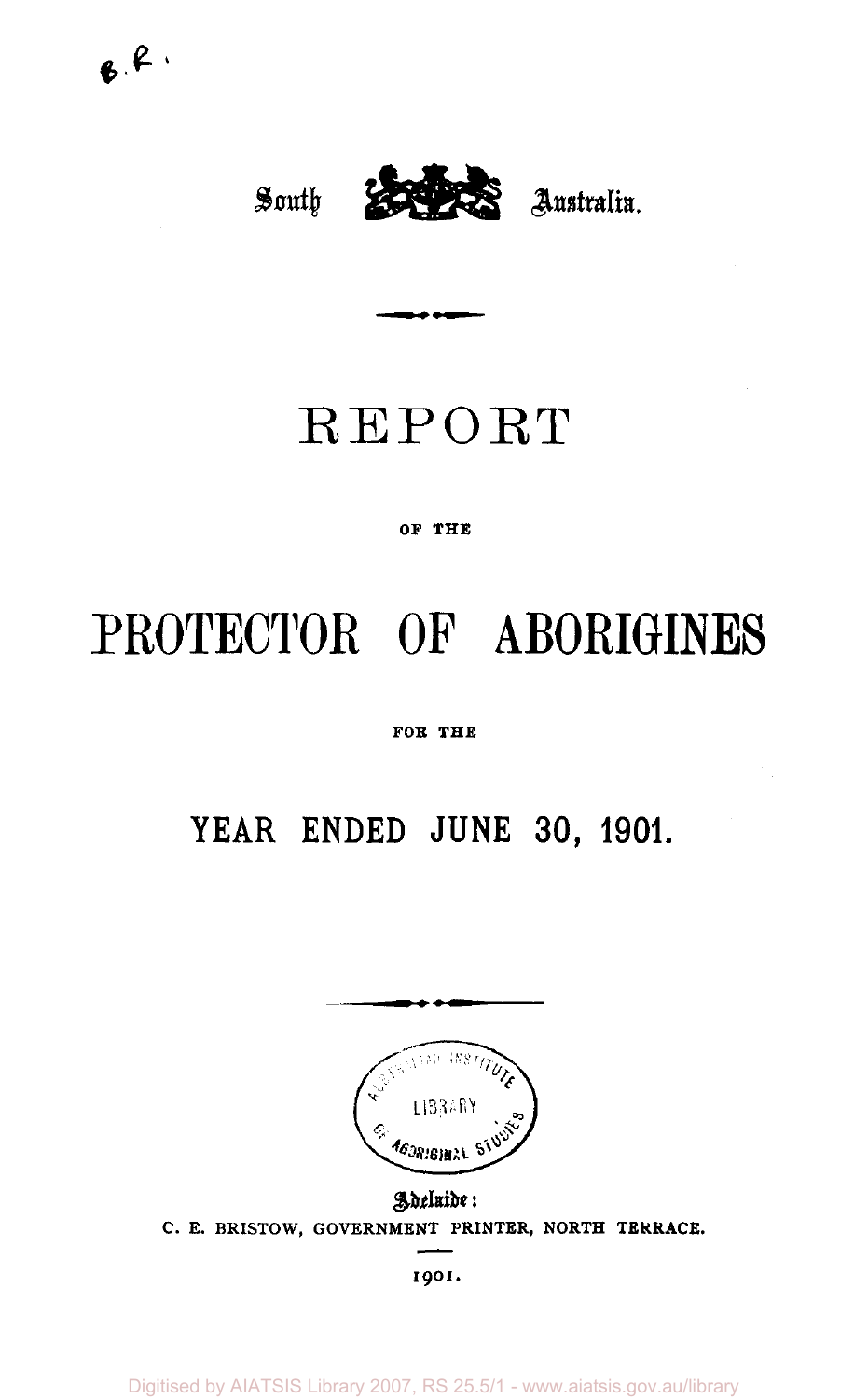# $-7$   $\frac{14M}{1963}$ 413

# REPORT.

The following report with reference to the aborigines for the year ended June 30th, 1901, is respectfully submitted for the information of the Hon. Minister of Education, &c.:-

Number of aborigines in the settled districts of South Australia; as per census returns of 1901, exclusive of the Northern Terr-  $torv -$ 

| $\cdots$<br>Females  1,497<br>$Children. - Blacks - Males$<br>$\epsilon$<br>"<br>$F$ emales | 1,556<br>190<br>143 |       |
|---------------------------------------------------------------------------------------------|---------------------|-------|
| Total blacks                                                                                |                     | 3,386 |
| Adults.--Half-castes--Males                                                                 | 117                 |       |
| Females<br>66<br>$\ddotsc$                                                                  | 105                 |       |
| Children. - Half-castes-Males                                                               | 144                 |       |
| 66<br>"<br>$F$ emales                                                                       | 136                 |       |
| Total half-castes                                                                           |                     | 502   |
| Total aboriginal population $\ldots \ldots \ldots$                                          |                     | 3,888 |

According to the census of 1891 the total number of natives in the State was 3,134, and this was reduced during the ten years to 2,824, as the births (369) and deaths (679) recorded during this period give an excess of 310 deaths. The census of 1901 therefore shows an increase of 1,064 aborigines, which cannot be regarded as a natural one, being probably caused by the influx of natives from the interior of the continent, owing doubtless to the severity of the droughts experienced during the past few years.

The depôts (forty-eight in number), chiefly in charge of the police, are placed in the localities most frequented by the natives and afford them facilities for obtaining food, clothing, and other comforts. Medical attendance has also been provided in all neces-Medical attendance has also been provided in all necessary cases; 281 were treated at a cost of £157 14s. 11d.

Twenty-nine aborigines were admitted to the Adelaide Hospital during the year and received every care and attention from the medical officers and staff.

Dr. Engelhart, of Kingston, where about forty aborigines are usually located, reports that their health and well-being have been satisfactory. They have found by experience that it is far better for their comfort to engage in work instead of idling away their time. In this direction the wattle-bark industry and rabbit-catching have offered ample opportunities to earn money, and with it to live more comfortably. Both men and women dress better and are cleaner than usual, and some of the half caste girls have gone into service at Kingston and give satisfaction so far.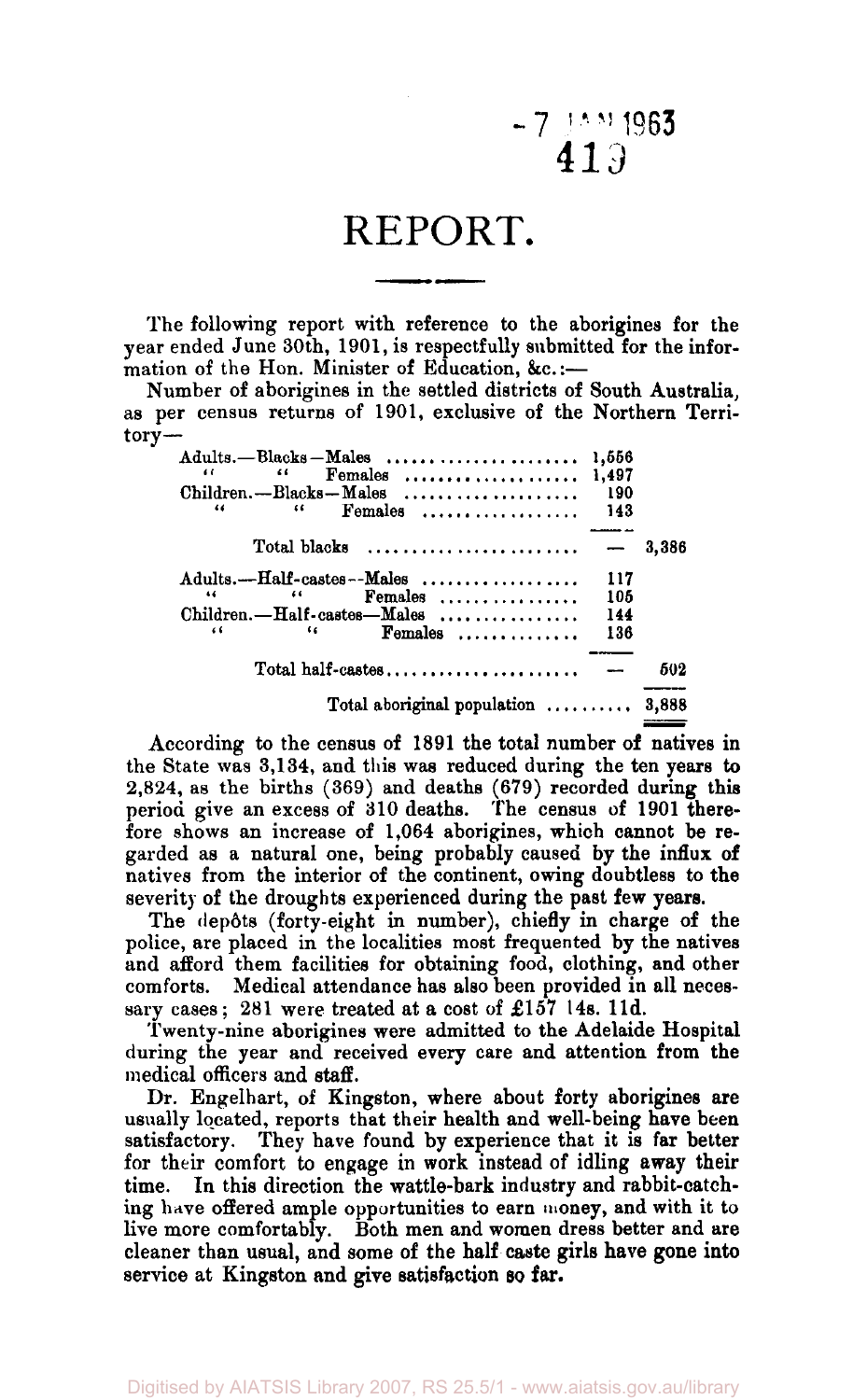The following table shows the number, &c., of aborigines at the mission stations:—  $\overline{\mathbf{r}}$  $\frac{1}{11}$ Births. Deaths.

|                                              | Total<br>Number   | Number          | Births. |                  | Deaths. |                  |
|----------------------------------------------|-------------------|-----------------|---------|------------------|---------|------------------|
| Name of Station.                             | οf<br>Aborigines. | or<br>Children. | Blacks. | Half-<br>castes. | Rlacks. | Half-<br>castes. |
| Point McLeay<br>Point Pierce<br>Kopperamanna | 227<br>112<br>166 | 112<br>41<br>21 | 2<br>3  |                  |         |                  |
| Totals                                       | 505               | 174             | 5       | 12               | 12      |                  |

The number of half-castes at Point McLeay and Point Pierce cannot be taken as an indication of immorality among the inmates, as during the past thirty to forty years both full-bloods and halfcastes are regularly married.

Some of the half-caste and quadroon girls have been placed in domestic service about Adelaide, and they are spoken favorably of by the ladies who employ them.

Attention has been called to the number of half-castes about the Far North and West, and their condition, especially that of the girls, is not a satisfactory one. " Neglected " European children can be dealt with under the provisions of the State Children Act, but a recent legal decision was to the effect that this Act does not apply to aborigines. Some amendment of the law in this respect would seem desirable whereby destitute neglected aboriginal children could be committed to a mission station till they attain the age of 18 years, to apply to orphans and children whose parents are shown to be unable or unwilling to care properly for them.

The financial returns from the mission stations for 1900 show—

|                                                                                  |              | s d.    |
|----------------------------------------------------------------------------------|--------------|---------|
| Total voluntary contributions received $\ldots$                                  | 480 3        | -3      |
| Total amount proceeds of produce raised                                          | $4,489$ 14 0 |         |
| Total amount wages paid to aborigines                                            | 1,554 3 1    |         |
| Total estimated value of all buildings, stock, and<br>produce raised on stations | 22,081 5 4   |         |
| The offences for which aborigines were convicted were-                           |              |         |
|                                                                                  |              | -35     |
|                                                                                  |              | 5       |
|                                                                                  |              |         |
|                                                                                  |              |         |
|                                                                                  |              | $\cdot$ |
|                                                                                  |              | - 2     |
| Total                                                                            |              |         |

and eight convictions were obtained for supplying aborigines with intoxicating liquors.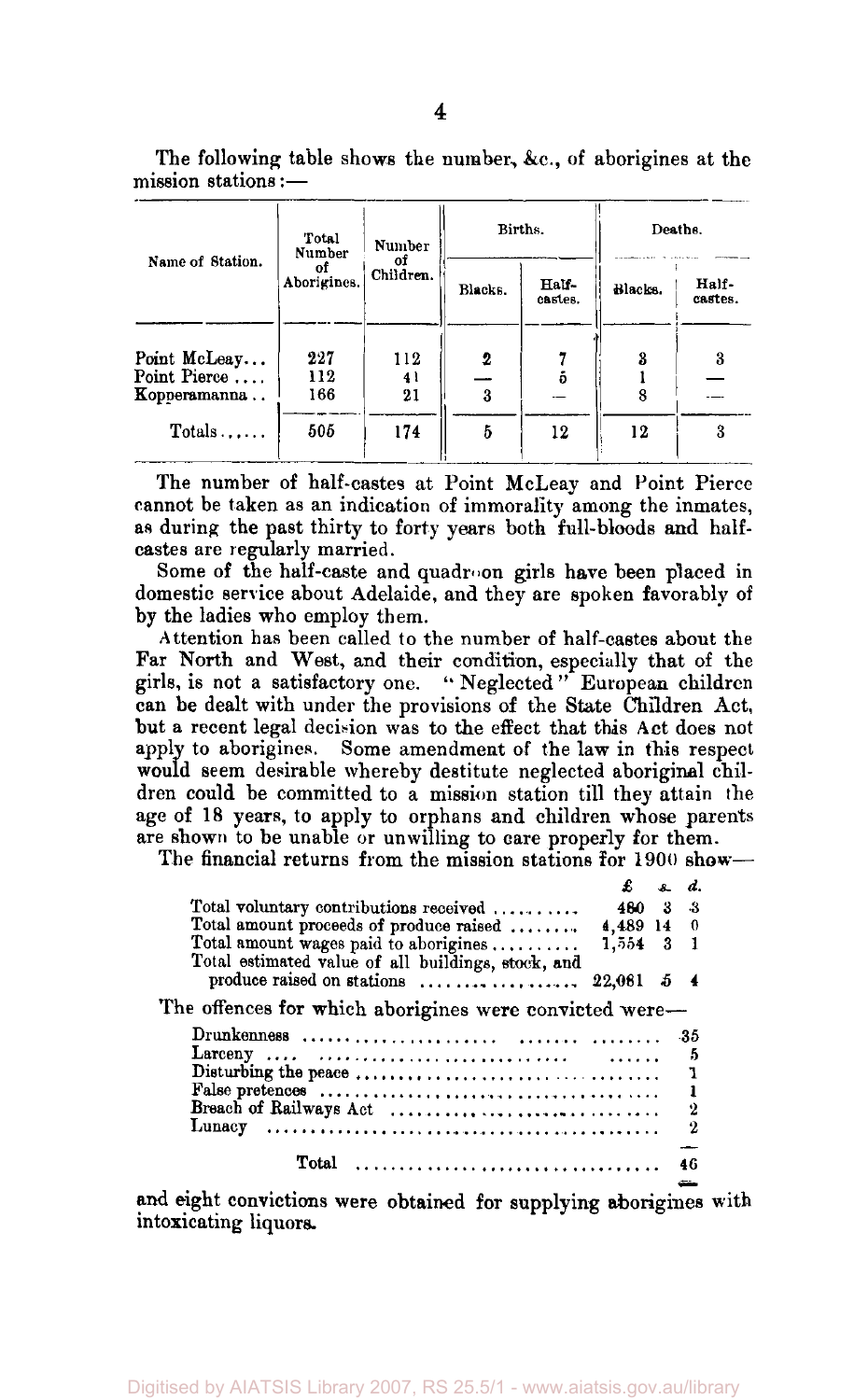Eighteen aborigines have been given blocks of land under leases and permits. Recent returns show that some of them are making fair progress towards earning their own living. Three of them are worthy of special mention for having made the following improvements without assistance from the Government: - Muckray, Wellington— Five-roomed house (stone, wood, and iron), land all fenced with six wires, plough, spring dray and harness, buggy, harrows, cream separator, four horses, fifteen cows, four calves, eighteen sheep, and three pigs. McHughes, Wellington— House of three rooms (stone and iron), land all fenced with six wires, plough, dray and harness, harrows, two boats, two horses, five cows, and 114 sheep. Napoleon Bonaparte, hundred of Baker—House of two rooms (stone and thatch), shed, plough and harrows, reaper, winnowing machine, dray and two sets of harness, two horses, one cow, 1 ton of bay, and two acres of barley.

The following comparative statement shows the number of aborigines and the cost of the departments in the States named :-

|                                                            | South Australia. | Victoria. | N.S. Wales.                   |  |  |
|------------------------------------------------------------|------------------|-----------|-------------------------------|--|--|
| Number of aborigines 3,888                                 |                  | 433       | 6.891<br><b>Sales Control</b> |  |  |
| Annual vote  £4,412  £4,846                                |                  |           | $\therefore$ £16,591          |  |  |
| Cost per head  £1 2s. 8d.  £1 1 3s. 10d. $\pounds$ 8s. 1d. |                  |           |                               |  |  |

The following statement shows the expenditure of the " Aborigines' vote " for the year ended June 30th, 1901 :—

|                                                               | £               |          | s. d. |
|---------------------------------------------------------------|-----------------|----------|-------|
| Rations issued at the various depôts                          | 1,200           | 7        | ı     |
|                                                               | 761 0           |          | 3     |
| Canoes, boats                                                 | 46 11           |          | Ω     |
| Medical attenuance and medicines                              | 157             | 14       | 11    |
| Transport charges sundry depôts                               | 580 19          |          | 3     |
| Burial charges, destitute aborigines                          | $34 \quad 3$    |          | 3     |
| Firewood (old, infirm, and $sick)$ ,                          | 12 <sub>1</sub> |          | 7     |
| Sundry rations prisoners and travellers                       | 32 10           |          | 8     |
| Annual contribution, Adelaide Hospital                        | 10:10           |          | 0     |
| Petty, travelling, and sundry expenses                        |                 | 39 15 11 |       |
| Services (clerical) in office of Sub-Protector, Port          |                 |          |       |
| Augusta                                                       | 12.             | $\bf{0}$ | 0     |
| Telephone exchange                                            | 10.             | 0        | 0     |
| Receiving, storing, and issuing stores at G.P.O.              |                 |          |       |
|                                                               | 20.             | 0        | о     |
| Printing and stationery $\dots \dots \dots \dots \dots \dots$ |                 | 9,16     | 6     |
| Fishing tackle, axes, tinware, &c                             | 73 18           |          | 6     |
| 0.S. telegrams                                                |                 | 15 14 11 |       |
|                                                               | 24 11           |          | 0     |
| Grants-in-aid of Aborigines' Friends' Association,            |                 |          |       |
| Point McLeay                                                  | 1,000           | 0.       | 0     |
| Point Pierce Mission for cottages                             | 150             | 0        | o     |
| Salaries, Protector and Sub-Protector, Far North              | 262             | $\theta$ | 0     |
| $Total$                                                       | $$4,453$ 15     |          | - 7   |

I append the report of the Sub-Protector for the Far North. E. L. HAMILTON, P.A.

Aborigines' Office, Adelaide, July 31st, 1901.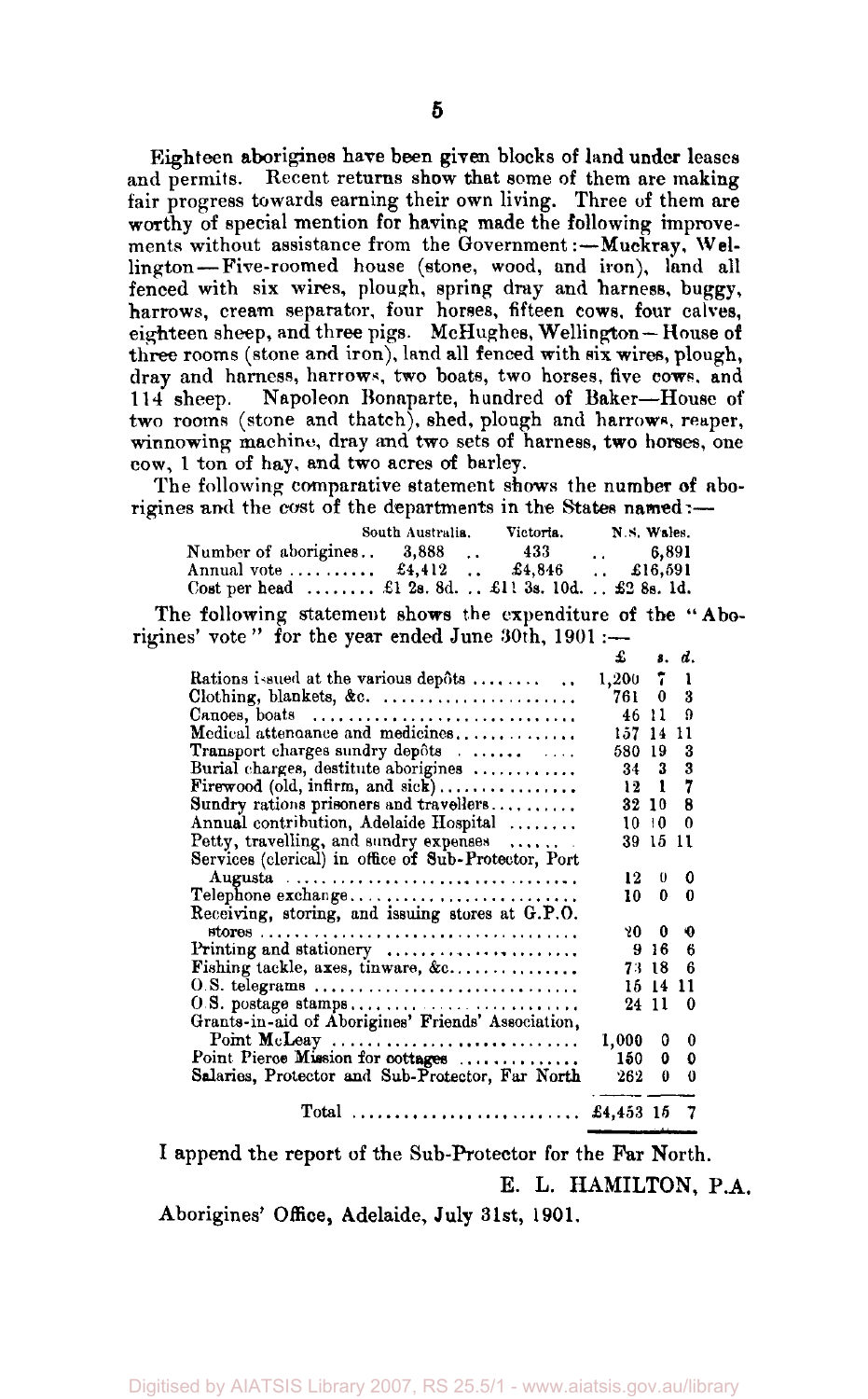# REPORT OF THE SUB-PROTECTOR FOR THE FAR NORTH.

Mr. Field, Port Augusta, Sub-Protector for the Far North, reports as follows :—

In submitting my report on the conduct and condition of the aborigines in the Far North during the year ended June 30th, 1901, I have the honor to inform you that their health and general conduct has been good. I have not been able to visit some of the depôts, as they are so far apart; but those I have visited I have found satisfactory. The monthly returns have come in fairly regular, and for those that have been delayed an explanation has been given. I have every reason to believe that the stores supplied by the Government have been carefully distributed by the issuers. The stores from the Pines Dep6t are being transferred to Coondambo, where the natives are move in need of relief.

The following are abstracts from the reports received from some of the outyling depôts :—

#### ANNA CREEK.

About eighty-five able-bodied adults. Seventeen old and infirm, fifteen children. They are quiet and well behaved ; twenty are constantly employed and found useful as boundary riders, &c. Two died from a sort of scurvy brought on by the protracted drought, and two from senile decay.

## MONTA COLLINA.

About twenty aborigines. Twelve of these old and infirm, three children, and three working on the station. One death from excessive heat, and four from old age ; no births. Conduct good.

### MULLOORINA.

Average number thirty. Owing to protracted drought there is neither game nor food of any kind for them, and they have been dependent on the Government rations. A few have gone north, where rain has fallen. No birth or deaths. Conduct good.

# OODNADATTA.

The average number at this depôt during the year was 113. The issuer, M.C. Ireland, states that on the whole their general conduct has been good, and they have been well cared and provided for.

Two males were committed for larceny, one for disturbing the peace. Three males and one female were convicted for larceny.

As far as can be ascertained there have been four births and seven deaths ; but these numbers are not reliable, as the natives are not given to disclosing these facts.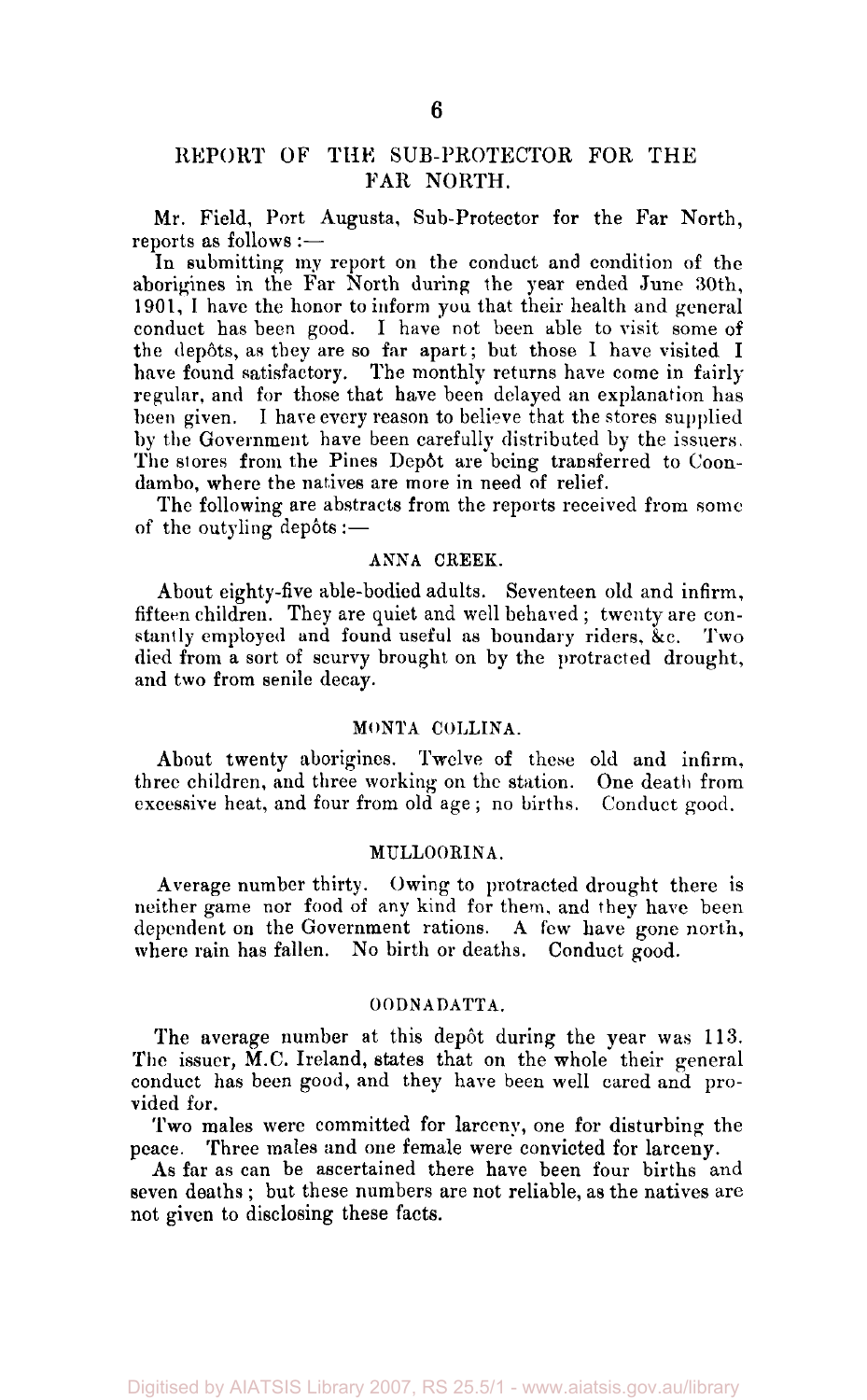The number of aborigines between Strangways Springs and Charlotte Waters is about 500.

I would suggest that some efforts be made to protect and provide for the large number of female half-castes who are found in the blacks' camps both in this and the surrounding districts ; in some cases they object to leave their tribe, and in others the mothers of the girls will not consent to give them up.

#### BLINMAN.

About thirty in neighborhood. Seventeen supplied with rations. They have not had much employment owing to the bad seasons. No births ; and seven deaths, chiefly from pneumonia.

#### STUART'S CREEK.

About twenty-five aborigines. Owing to the drought last year was compelled to issue full quantity of rations; but since the February rains they have been able to obtain most of their natural food. Two births and one death.

## CHARLOTTE WATERS.

Average number of natives, fifty. Births, one ; deaths, two. Health and conduct good.

## MOUNT LYNDHURST.

Only a few at the station now; most of them employed at the mines. No births or deaths known.

#### INNAMINCKA.

The issuer, M.C. Dailey, states—

At present rations are supplied to about twenty aborigines, chiefly old and infirm. The younger of both sexes finding employment on the surrounding stations, where they are well cared for and in receipt of wages, whereby they greatly assist their aged parents by purchasing supplies from the stores, in addition to that provided by the Government.

Mr. Walker, of Innamincka Station, employs about eight throughout the year. He is unremitting in his kind attention to them and the old natives at his depot, supplying them with medicines in cases of sickness.

The last four or five years have been very severe on the natives in this part owing to the absence of rain. Nardoo and other plants which form their natural food have been scanty, and as there has been no Queensland flood in the Cooper since the middle of 1898, fish and game has been exceptionally scarce.

As far as can be ascertained the births were one and deaths seven; and general conduct good, as no offences of any kind were brought under notice during the year.